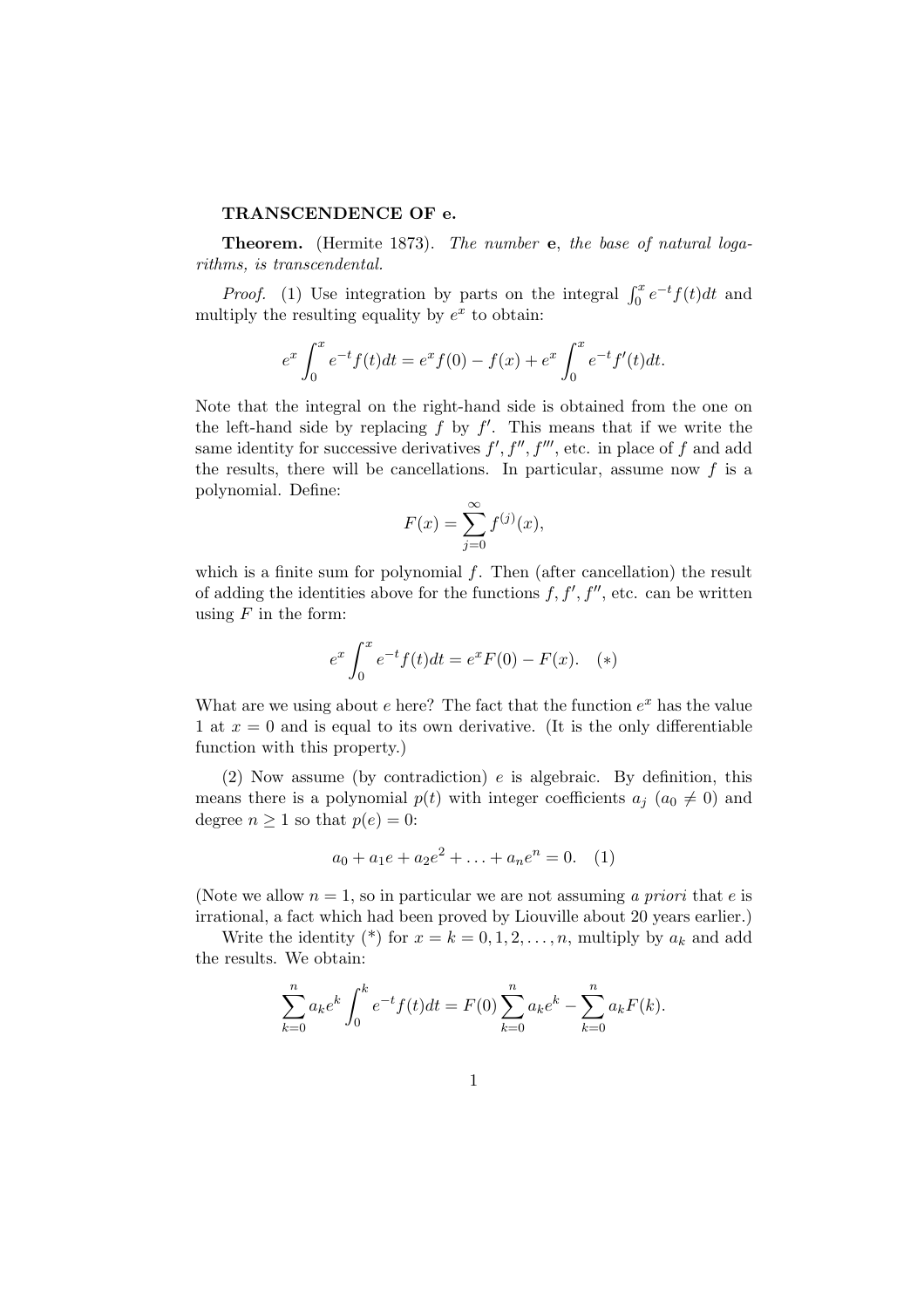Using the equation (1), we may re-write this in the form:

$$
\sum_{k=0}^{n} a_k F(k) = -\sum_{k=0}^{n} a_k e^k \int_0^k e^{-t} f(t) dt.
$$
(\*\*)

(3) Note that, so far, we are still free to choose the polynomial  $f(t)$ . The *idea* of the proof now is to choose f so that the left-hand side of  $(**)$  is a non-zero integer (hence greater than or equal to one in absolute value), while the right-hand side is small, giving a contradiction. Hermite's inspired choice for f is:

$$
f(t) = \frac{1}{(p-1)!} t^{p-1} g(t)^p, \text{ where } g(t) = (t-1)(t-2)\dots(t-n) \quad (2)
$$

and  $p$  is a prime number that we're free to choose as large as needed. Denote by A the maximum absolute value of  $tg(t)$ , over the interval [0, n]. Then we have for the right-hand side of (\*\*) the bound:

$$
|\sum_{k=0}^{n} a_k e^k \int_0^k e^{-t} f(t) dt| \le \frac{1}{(p-1)!} (\sum_{k=0}^{n} |a_k|) e^n n A^p,
$$

(where  $A^p/(p-1)!$  is an upper bound for the integrand over the interval of integration  $[0, n]$ ). On the right-hand side of this estimate, the coefficients  $a_k$ , the degree n and the number A are fixed, independent of p. Since the factorial function grows faster than any exponential, this implies the righthand side of  $(**)$  can be made as small as desired (say, less than  $1/2$ ), by choosing the prime p large enough.

(4) To conclude the proof, we just need to check that  $\sum_{k=0}^{n} a_k F(k)$  is a nonzero integer. Here  $F(k)$  is the sum of the values of f and all its derivatives at an integer  $k$ , and the polynomial  $g$  has integer coefficients, so the denominator  $(p-1)!$  in f is our potential problem. We first check what happens at  $k = 0$ . Since  $t = 0$  is a zero of  $f(t)$  of multiplicity  $p - 1$ , the Taylor expansion of f at  $t = 0$  (which is really a finite sum, since f is a polynomial) has the form:

$$
f(t) = \frac{1}{(p-1)!} f^{(p-1)}(0) t^{p-1} + \frac{1}{p!} t^p f^{(p)}(0) t^p + \dots + \frac{1}{j!} f^{(j)}(0) t^j + \dots
$$
 (3)

Clearly  $f^{(j)}(0) = 0$  for  $j < p-1$ , and comparing coefficients of  $t^{p-1}$  in (2) and (3) we see that  $f^{(p-1)}(0)$  is the  $p^{th}$  power of the constant term in the polynomial  $g(t)$ :

$$
f^{(p-1)}(0) = [(-1)^n n!]^p
$$

.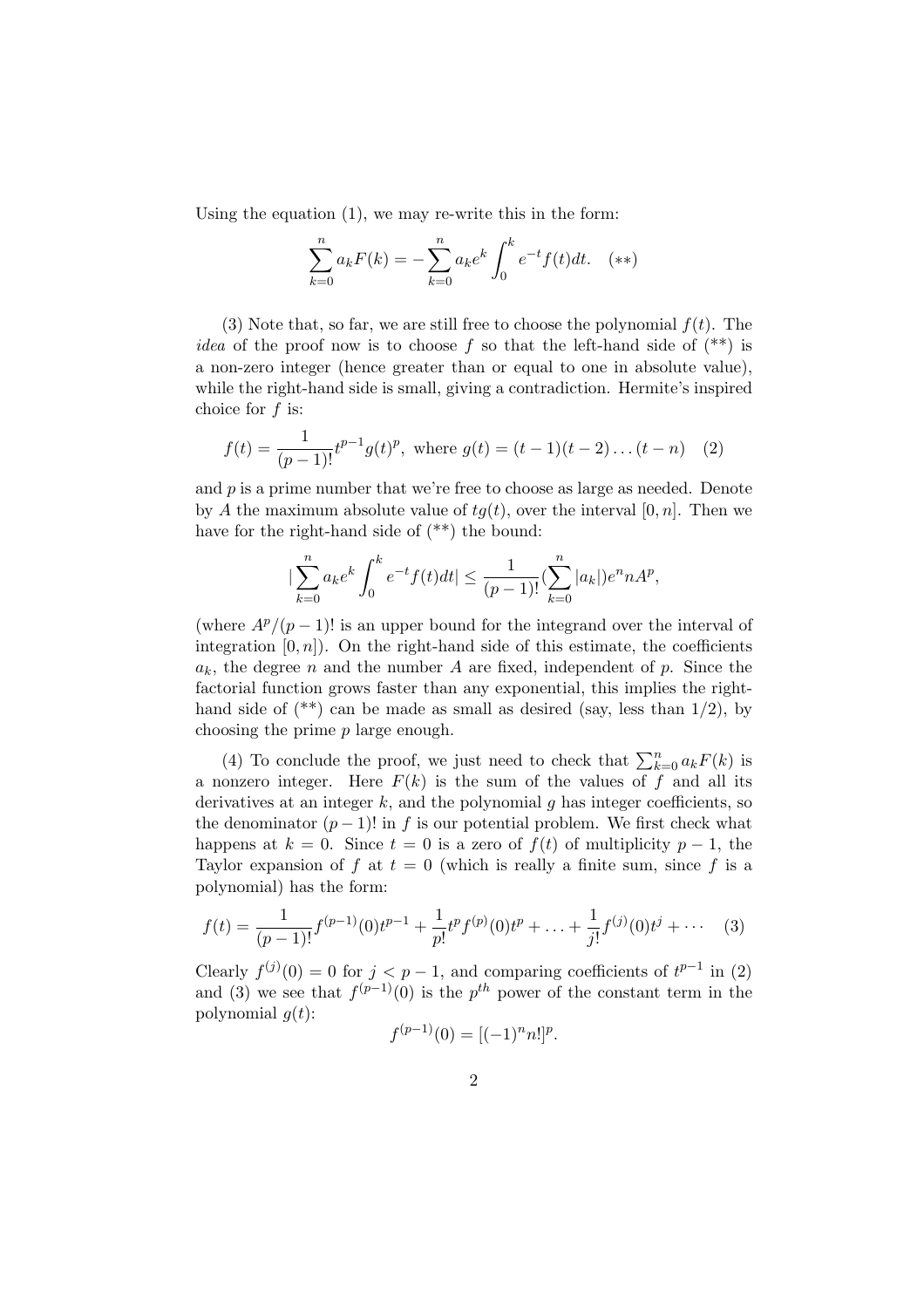So  $f^{(p-1)}(0)$  is an integer. At this point we impose the last largeness requirements on p:  $p > n$  and  $p > |a_0|$ . (The reason for the second requirement will be seen below.) Since  $p$  is a prime number greater than  $n$ , it does not occur in the prime factorization of n!. Hence we know that the integer  $f^{(p-1)}(0)$ is not a multiple of  $p$ . As for the higher-order derivatives of  $f$  at zero, again comparing coefficients of powers of t in (2) and (3) we see that, for  $j \geq p$ :

$$
f^{(j)}(0) = \frac{j!}{(p-1)!} \times (\text{ coefficient of } t^{j-(p-1)} \text{ in } g(t)^p),
$$

and the quantity in parenthesis is certainly an integer. Since  $j \geq p$ , the number  $j!/(p-1)!$  is also an integer, and a multiple of p. This shows  $F(0)$ is a non-zero integer (since it is the sum of integers, only one of which is not a multiple of p), and likewise for  $a_0F(0)$ .

(5) The proof that  $F(k)$  is an integer for  $k = 1, 2, \ldots n$  is similar, but considering Taylor expansions at k. Take, for example,  $k = 2$  (if  $n > 2$ ). Since 2 is a zero of f with multiplicity p, certainly  $f^{(j)}(2) = 0$  for  $j < p$ , and we have:

$$
f(t) = \frac{1}{p!}f^{(p)}(2)(t-2)^p + \ldots + \frac{1}{j!}f^{(j)}(2)(t-2)^j + \ldots (4).
$$

Comparing coefficients in (2) and (4), we find, for  $j \geq p$ :

$$
f^{(j)}(2) = \frac{j!}{(p-1)!} \times \text{ coefficient of } (t-2)^{j-p} \text{ in } t^{p-1}g(t)^p.
$$

(By a change of variable, we can always express the polynomial  $t^{p-1}g(t)^p$ in terms of powers of  $(t-2)$ , instead of powers of t.) Note that, for  $j \geq p$ , this clearly shows  $f^{(j)}(2)$  is an integer, and a multiple of p. So  $F(2)$  is also an integer, and multiple of p; and likewise for  $k = 1, 3, \ldots n$ , showing that  $n_{k=1}^{n} a_k F(k)$  is an integer, and multiple of p; and recalling the result of  $\sum_{k=1}^{\infty} a_k r(\kappa)$  is an integer, and intuitiple of p; and recalling<br>part (4) we even have that the sum starting at zero,  $S = \sum_{k=1}^{n}$  $_{k=0}^{n} a_k F(k)$ , is an integer. Can it be zero? Well, the only one of its terms that is potentially not a multiple of p is  $a_0F(0)$ . We established in (4) that  $F(0)$  is not a multiple of p, and since p is a prime, if S were zero this would force  $a_0$  to be a multiple of p. Aaahhh...that's why we imposed the condition  $p > |a_0|$ to make this impossible. This concludes the proof!

(Proof based on the book by A.O. Gelfond, 'Transcendental and algebraic numbers' (Dover 1960), pp. 42-44, with cosmetic changes by A.F.)